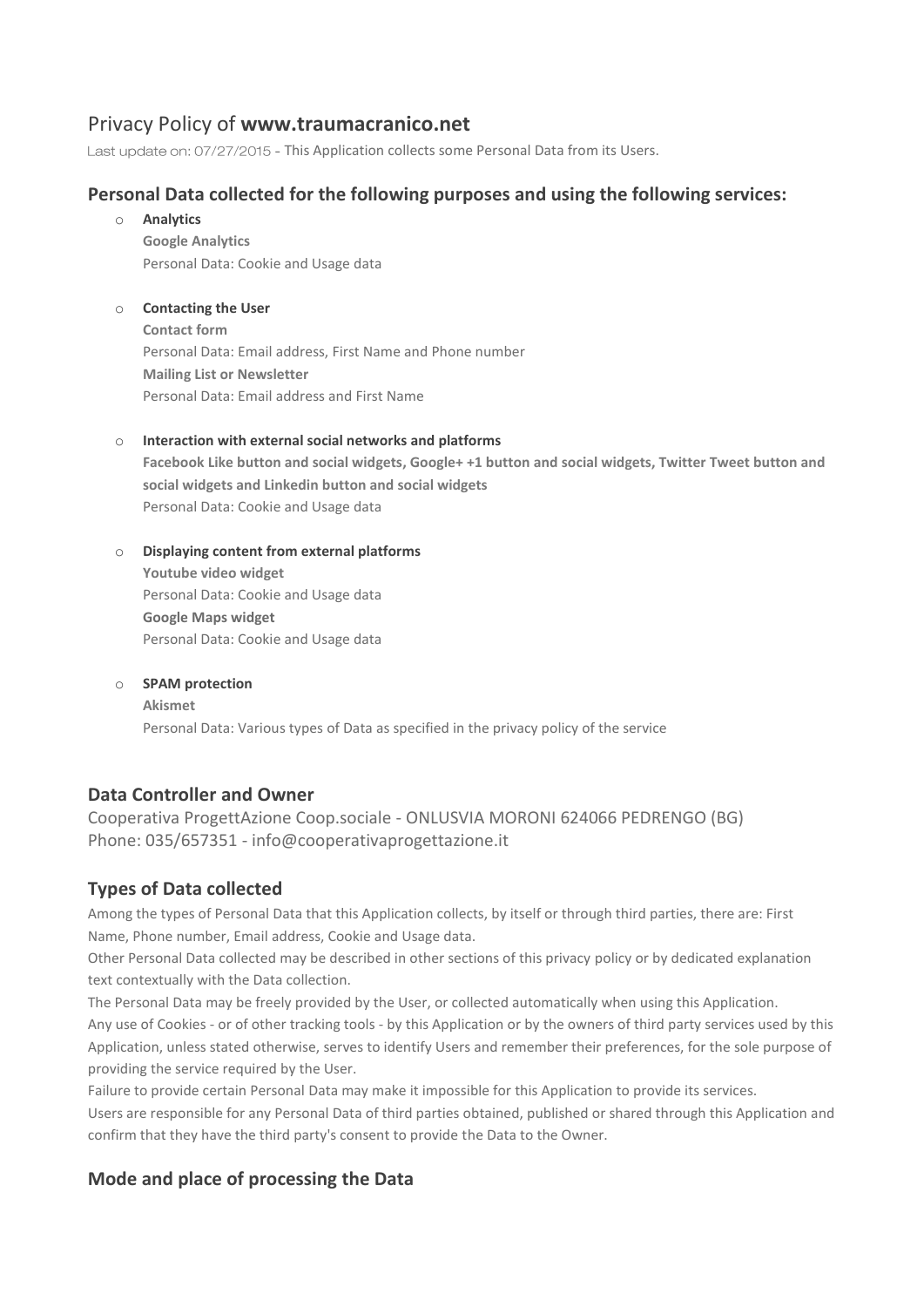#### **Methods of processing**

The Data Controller processes the Data of Users in a proper manner and shall take appropriate security measures to prevent unauthorized access, disclosure, modification, or unauthorized destruction of the Data. The Data processing is carried out using computers and/or IT enabled tools, following organizational procedures and modes strictly related to the purposes indicated. In addition to the Data Controller, in some cases, the Data may be accessible to certain types of persons in charge, involved with the operation of the site (administration, sales, marketing, legal, system administration) or external parties (such as third party technical service providers, mail carriers, hosting providers, IT companies, communications agencies) appointed, if necessary, as Data Processors by the Owner. The updated list of these parties may be requested from the Data Controller at any time.

#### **Place**

The Data is processed at the Data Controller's operating offices and in any other places where the parties involved with the processing are located. For further information, please contact the Data Controller.

#### **Retention time**

The Data is kept for the time necessary to provide the service requested by the User, or stated by the purposes outlined in this document, and the User can always request that the Data Controller suspend or remove the data.

## **The use of the collected Data**

The Data concerning the User is collected to allow the Owner to provide its services, as well as for the following purposes: SPAM protection, Contacting the User, Interaction with external social networks and platforms and Analytics.

The Personal Data used for each purpose is outlined in the specific sections of this document.

## **Detailed information on the processing of Personal Data**

Personal Data is collected or the following purposes and using the following services:

**• Analytics** 

The services contained in this section enable the Owner to monitor and analyze web traffic and can be used to keep track of User behavior.

#### *Google Analytics (Google Inc.)*

Google Analytics is a web analysis service provided by Google Inc. ("Google"). Google utilizes the Data collected to track and examine the use of this Application, to prepare reports on its activities and share them with other Google services.

Google may use the Data collected to contextualize and personalize the ads of its own advertising network. Personal Data collected: Cookie and Usage data.

Place of processing : USA – [Privacy](http://www.google.com/intl/en/policies/privacy/) Policy – [Opt](http://tools.google.com/dlpage/gaoptout?hl=en) Out

#### **Contacting the User**

#### *Contact form (This Application)*

By filling in the contact form with their Data, the User authorizes this Application to use these details to reply to requests for information, quotes or any other kind of request as indicated by the form's header. Personal Data collected: Email address, First Name and Phone number.

## *Mailing List or Newsletter (This Application)*

By registering on the mailing list or for the newsletter, the User's email address will be added to the contact list of those who may receive email messages containing information of commercial or promotional nature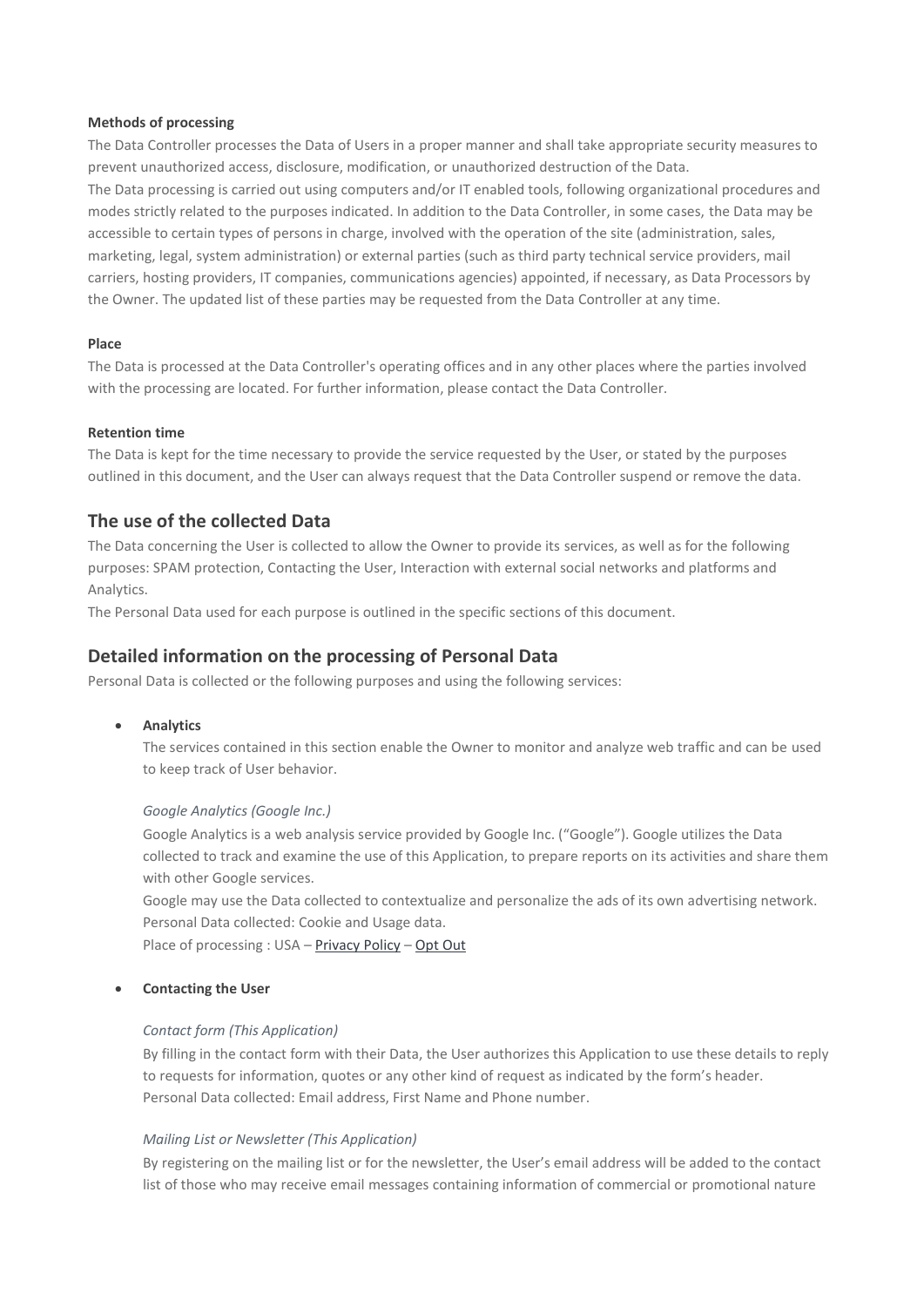concerning this Application. Your email address might also be added to this list as a result of signing up to this Application or after making a purchase.

Personal Data collected: Email address and First Name.

#### **Interaction with external social networks and platforms**

These services allow interaction with social networks or other external platforms directly from the pages of this Application.

The interaction and information obtained by this Application are always subject to the User's privacy settings for each social network.

If a service enabling interaction with social networks is installed it may still collect traffic data for the pages where the service is installed, even when Users do not use it.

#### *Facebook Like button and social widgets (Facebook, Inc.)*

The Facebook Like button and social widgets are services allowing interaction with the Facebook social network provided by Facebook, Inc. Personal Data collected: Cookie and Usage data. Place of processing : USA - [Privacy](http://www.facebook.com/privacy/explanation.php) Policy

#### *Google+ +1 button and social widgets (Google Inc.)*

The Google+ +1 button and social widgets are services allowing interaction with the Google+ social network provided by Google Inc.

Personal Data collected: Cookie and Usage data.

Place of processing : USA - [Privacy](http://www.google.com/intl/en/policies/privacy/) Policy

#### *Twitter Tweet button and social widgets (Twitter, Inc.)*

The Twitter Tweet button and social widgets are services allowing interaction with the Twitter social network provided by Twitter, Inc. Personal Data collected: Cookie and Usage data.

Place of processing : USA – [Privacy](http://twitter.com/privacy) Policy

*Linkedin button and social widgets (LinkedIn Corporation)* The Linkedin button and social widgets are services allowing interaction with the Linkedin social network provided by LinkedIn Corporation. Personal Data collected: Cookie and Usage data. Place of processing : USA – [Privacy](https://www.linkedin.com/legal/privacy-policy) Policy

#### **Displaying content from external platforms**

These services allow you to view content hosted on external platforms directly from the pages of this Application and interact with them.

If a service of this kind is installed, it may still collect web traffic data for the pages where the service is installed, even when users do not use it.

#### *Youtube video widget (Google Inc.)*

Youtube is a video content visualization service provided by Google Inc. that allows this Application to incorporate content of this kind on its pages.

Personal Data collected: Cookie and Usage data.

Place of processing : USA - [Privacy](http://www.google.it/intl/en/policies/privacy/) Policy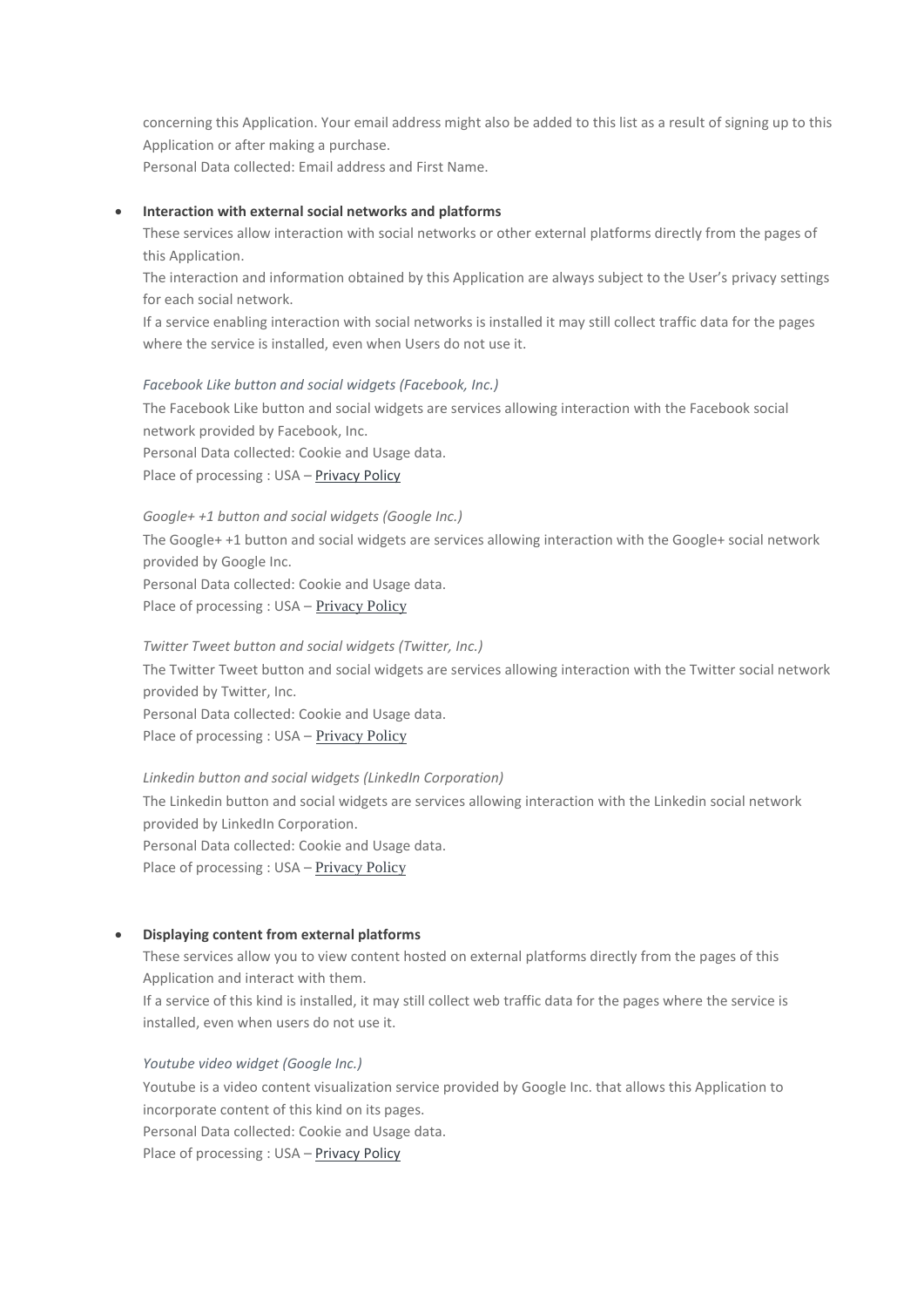*Google Maps widget (Google Inc.)*

Google Maps is a maps visualization service provided by Google Inc. that allows this Application to incorporate content of this kind on its pages.

Personal Data collected: Cookie and Usage data.

Place of processing : USA – [Privacy](http://www.google.it/intl/en/policies/privacy/) Policy

## **SPAM protection**

These services analyze the traffic of this Application, potentially containing Users' Personal Data, with the purpose of filtering it from parts of traffic, messages and content that are recognized as SPAM.

## *Akismet (Automattic Inc.)*

Akismet is a SPAM protection service provided by Automattic Inc. Personal Data collected: Various types of Data as specified in the privacy policy of the service. Place of processing : USA – [Privacy](http://automattic.com/privacy/) Policy

# **Additional information about Data collection and processing**

## **Legal action**

The User's Personal Data may be used for legal purposes by the Data Controller, in Court or in the stages leading to possible legal action arising from improper use of this Application or the related services. The User declares to be aware that the Data Controller may be required to reveal personal data upon request of public authorities.

## **Additional information about User's Personal Data**

In addition to the information contained in this privacy policy, this Application may provide the User with additional and contextual information concerning particular services or the collection and processing of Personal Data upon request.

## **System Logs and Maintenance**

For operation and maintenance purposes, this Application and any third party services may collect files that record interaction with this Application (System Logs) or use for this purpose other Personal Data (such as IP Address).

## **Information not contained in this policy**

More details concerning the collection or processing of Personal Data may be requested from the Data Controller at any time. Please see the contact information at the beginning of this document.

## **The rights of Users**

Users have the right, at any time, to know whether their Personal Data has been stored and can consult the Data Controller to learn about their contents and origin, to verify their accuracy or to ask for them to be supplemented, cancelled, updated or corrected, or for their transformation into anonymous format or to block any data held in violation of the law, as well as to oppose their treatment for any and all legitimate reasons. Requests should be sent to the Data Controller at the contact information set out above.

This Application does not support "Do Not Track" requests.

To determine whether any of the third party services it uses honor the "Do Not Track" requests, please read their privacy policies.

## **Changes to this privacy policy**

The Data Controller reserves the right to make changes to this privacy policy at any time by giving notice to its Users on this page. It is strongly recommended to check this page often, referring to the date of the last modification listed at the bottom. If a User objects to any of the changes to the Policy, the User must cease using this Application and can